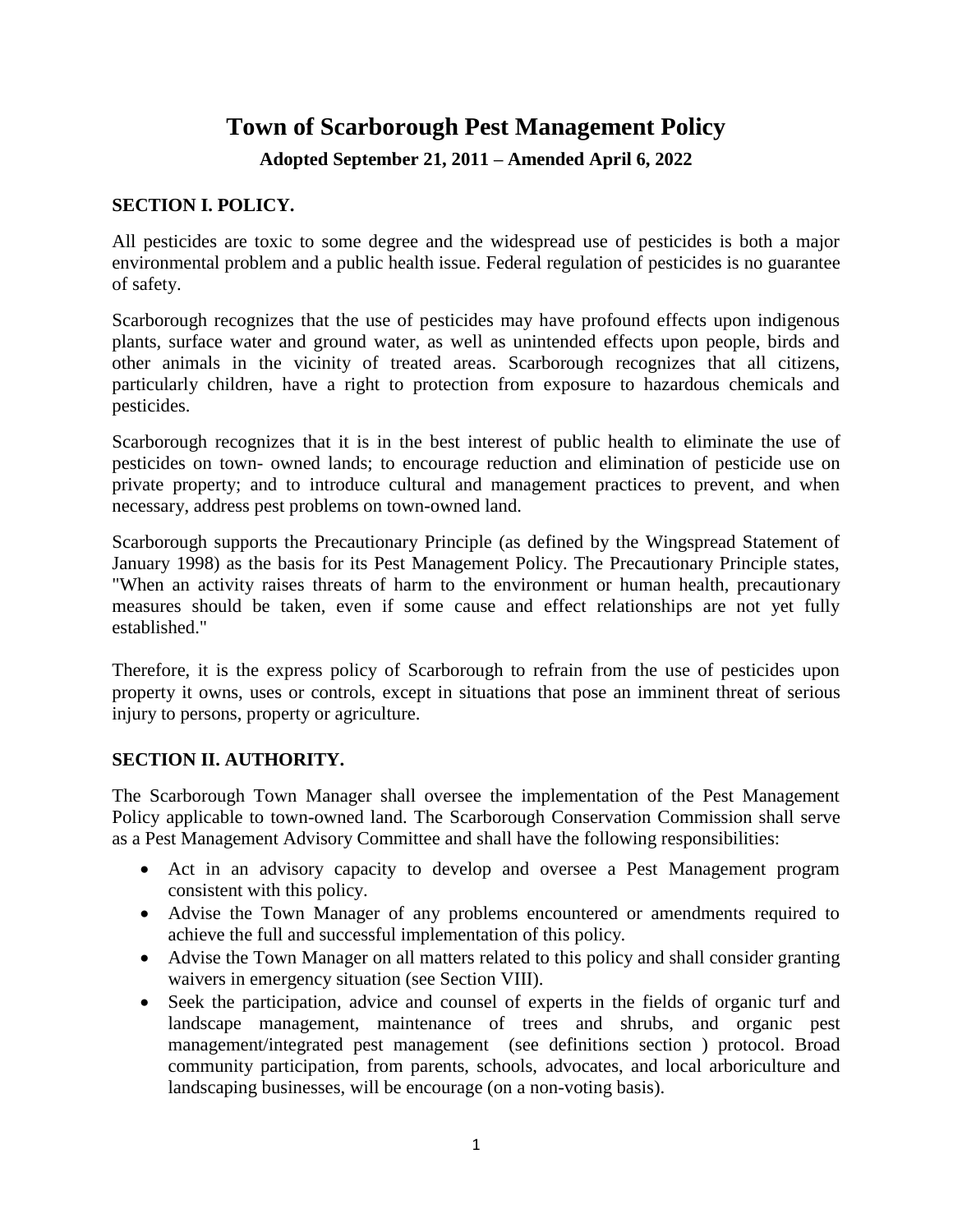#### **SECTION III. DEFINITIONS.**

The following words and phrases, whenever used in this Pest Management Policy, shall be construed as defined in this section:

**Pests** are considered undesirable terrestrial or aquatic plants, insects fungi, bacteria, virus, nematodes, rodents, birds, animals, or other micro-organisms (except viruses, bacteria or other micro-organisms on or in living persons or other living animals) declared to be a pest under federal or state laws. Common examples in turf grass and the landscape can be, but are not limited to, crabgrass, knotweed, poison ivy, chinch bugs, grubs, and a variety of plant pathogens.

**Pesticides** are defined by the State of Maine as "any substance or mixture of substances intended for preventing, destroying, repelling or mitigating any pest; any substance or mixture substances intended for use as a plant regulator, defoliant, or desiccant; and any nitrogen stabilizer. It does not include multicellular biological controls such as mites, nematodes, parasitic wasps, snails, or other biological agents not regulated as pesticides by the U.S. Environmental Protection Agency." Herbicides, fungicides, insecticides, miticides, avicides and rodenticides are all considered pesticides. The State of Maine considers pheromones pesticides only if the label advertises it to act as such.

**Allowable Products** are pesticides or products which should be considered and/or used first. This Section can be expanded by the Conservation Commission and includes:

- 1.) Products not considered pesticides by the State of Maine, such as:
	- (a.)Multicellular organisms as defined by the State of Maine including nematodes, parasites, wasps, lady beetles and other biological controls including the introduction of natural predators and enhancing the environment of a pest's natural enemies.
- 2.) Products considered pesticides by the State of Maine, such as:
	- (a.) Single celled organisms as defined by the State of Maine including Bt, insecticidal soap, corn gluten, vinegar, nematodes, and milky spore disease.
	- (b.) Pesticides contained in baits or traps for the purpose of rodent control.
	- (c.) Pesticides classified by the US EPA as exempt materials under 40CRF 152.25, or those pesticides of a character not requiring Federal Insecticide, Fungicide and Rodenticide Act (FIFRA) regulation.
- 3.) Products listed on the Organic Materials Review Institute (OMRI) of Eugene, Oregon.

**Organic Pest Management** is a problem-solving strategy that prioritizes a natural, organic approach to turf grass and landscaping management, and care of trees and shrubs without use of pesticides. It mandates the use of natural, organic cultural practices that promote healthy soil and plant life as a preventative measure against the onset of turf and landscape pest problems.

Essential Organic Pest management practices include, but are not limited to:

Regular soil testing;

• Addition of approved soil amendments as necessitated by soil test results, following, but not limited to, the recommendations of the Maine Organic Famers and Gardeners Association or the Northeast Organic Farming Association;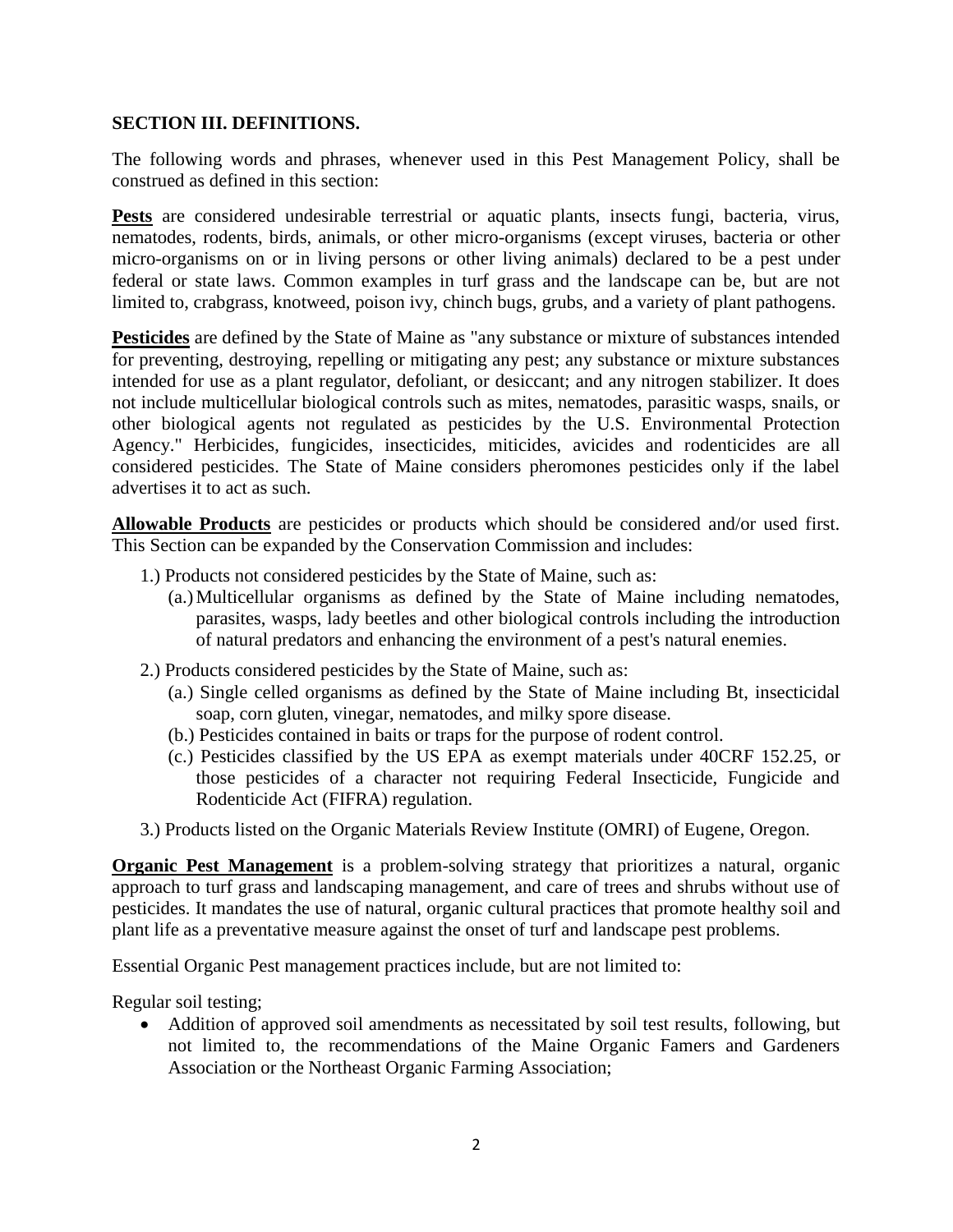- Selection of plantings using criteria of hardiness; suitability to native conditions; drought, disease and pest-resistance; and ease of maintenance;
- Modification of outdoor management practices to comply with organic horticultural science, including scouting, monitoring, watering, mowing, pruning, proper spacing and mulching; \* The use of physical controls, including hand-weeding and over-seeding;
- The use of biological controls, including the introduction of natural predators, and enhancement of the environment of a pest's natural enemies;
- Through observation, determining the most effective treatment time, based on pest biology and other variables, such as weather and local conditions; and,
- Eliminating pest habitats and conditions supportive of pest population increases.

# **SECTION IV. PROHIBITION.**

The use and application of pesticides by Scarborough Town employees and/or private contractors is prohibited on all town-owned lands except as provided in SECTION Vll and section VIII.

# **SECTION V. CONTROL OF POTENTIAL PEST PROBLEMS.**

Organic Pest Management practices (i.e., natural, organic turf, tree, shrub and landscape cultural practices and maintenance) shall be the method of choice to understand, prevent and control potential pest problems.

Control products used under the terms of this Policy shall be "Allowable Products" as defined in SECTION III.

# **SECTION VI. TRAINING AND EDUCATION.**

All Town of Scarborough personnel involved in the evaluation, approval, or implementation of organic turf and landscape maintenance and/or outdoor pest control, should receive regular hands-on training and education in natural, organic cultural and technical methods. Examples of acceptable training and educational programs include Northeast Organic Farmer Association's (NOFA) one-day workshop that focuses on organic maintenance of lawn and turf; NOFA's fiveday Organic Land Care Accreditation Program; or similar workshops. Suggested reading includes the NOFA Organic Lawn and Turf Handbook by NOFA's Connecticut and Massachusetts Chapters; Standards for Organic Land Care; Practices for Design and Maintenance of Ecological Landscapes by NOFA's Connecticut and Massachusetts Chapters; Handbook of Successful Ecological Lawn Care by Paul D. Sachs; Managing

Healthy Sports Fields by Paul Sachs; and Organic lawn Care Manual by Paul Tukey. The Conservation Commission can provide town staff with additional training resources and reference materials upon request. The University of Maine and the Maine Board of Pesticides Control (BPC) offer pesticide training. The BPC's Yardscaping Partnership provides some information that would be useful in implementation of this Policy (although alone will not meet the requirements of this Policy).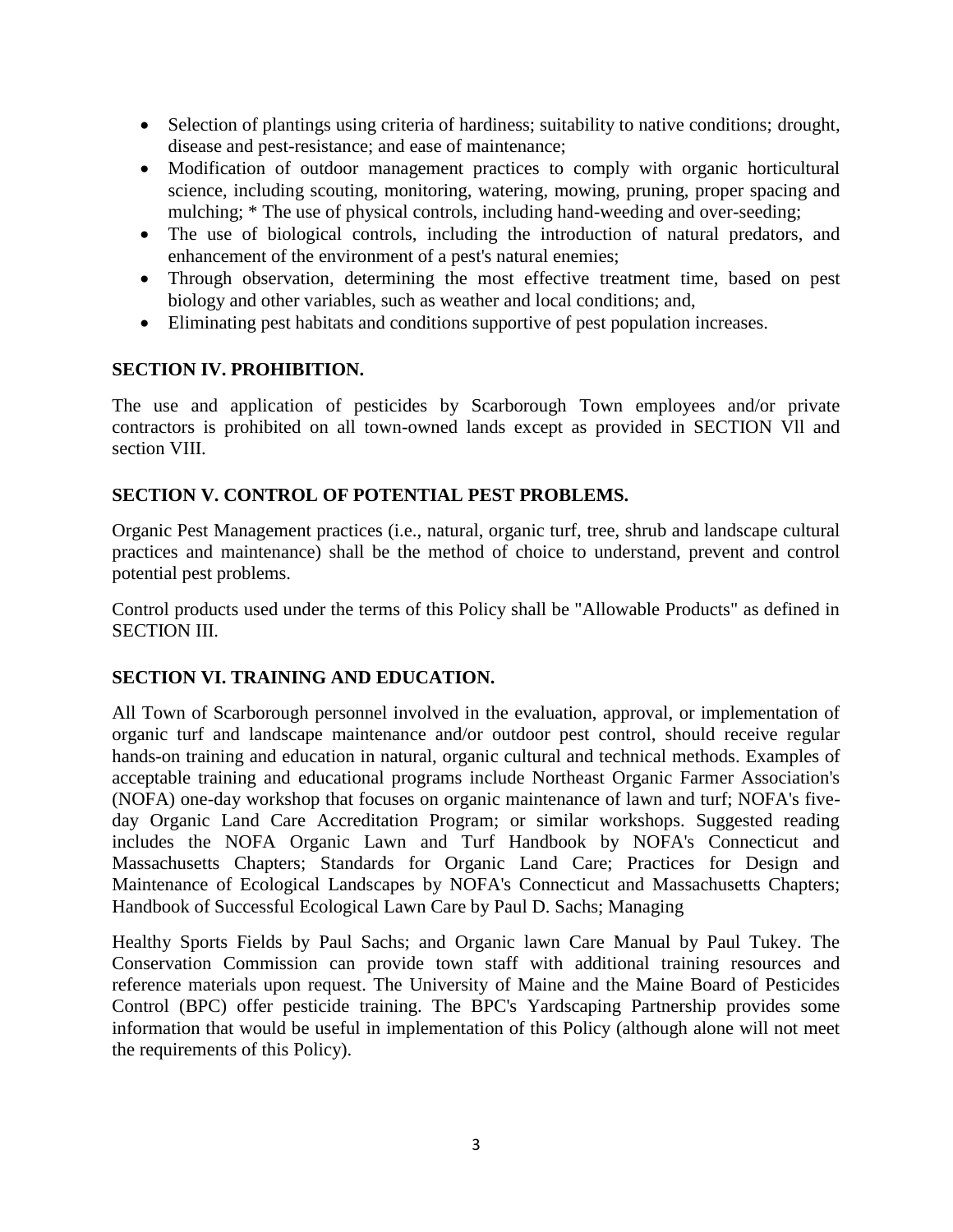#### **SECTION VII. USE OF PESTICIDES.**

- 1.) No town department shall authorize or apply non-allowable pesticides (see SECTION III) to town-owned property except as permitted by this policy. Prior to granting approval of non-allowable pesticide use, the Town Manager is encouraged to seek advice from the Conservation Commission.
- 2.) Authorization for pesticide use shall not be given without consideration of allowable products and alternatives to pesticide use; potential property damage; potential effects upon ground or surface water; proximity of the application to sensitive areas and/or sensitive individuals; and other potential impacts upon people, pets and the environment.
- 3.) Any person applying pesticides to public property must possess a valid Maine Commercial Master Applicator License or a Maine Commercial Operator License issued by the Maine Board of Pesticides Control. (See ADDENDUM II. MAINE COMMERCIAL PESTICIDE LICENSES ISSUED BY THE MAINE BOARD OF PESTICIDES CONTROL) Any government employee applying pesticides must be licensed as a commercial pesticide applicator.
- 4.) Any pesticide application authorized under this policy shall be administered in accordance with all state and federal statutes and applicable administrative regulations.

# **SECTION VIII. EMERGENCY SITUATIONS AND EXEMPTIONS.**

- 1.) The decision to grant a waiver is the responsibility of the Town Manager. In emergencies, if practical, the Town Manager shall meet with the Conservation Commission, to seek advice on granting a waiver. In the event that the Commission is not able to be consulted prior to the decision, the Town Manager shall provide timely notice of the decision and the Commission is encouraged to meet as soon as possible thereafter.
- 2.) Any person applying pesticides under this exemption must possess a valid license issued by the Maine Board of Pesticides Control.
	- (a.) Exceptions: Control of stinging insects can be done by anyone as long as he/she purchases a "ready to use" product (including organic and synthetic products) and follows the instructions for proper use of the product.
- 3.) Exempted Property. The Scarborough Town Manager may exempt a pesticide application from some or all requirements of this policy. The Town Manager and/or the Conservation Commission must be shown by the town department or person seeking the exemption that the potential for any adverse effect upon the public or to adjoining property is minimal and compliance with the terms of this policy is unduly burdensome or impractical. The following guidelines must be considered in determining whether to exempt a pesticide application from any or all of the policy's requirements:
	- (a.) Whether the area to which pesticides are to be applied is sufficiently removed from residences, sensitive areas or other places frequented by the public so that the potential for drifting airborne chemicals or groundwater transport poses no unreasonable adverse effect to persons or property.
	- (b.) Whether access to the area to be exempted is sufficiently restricted or remote that members of the public are unlikely to come into contact with pesticides applied to the exempted area.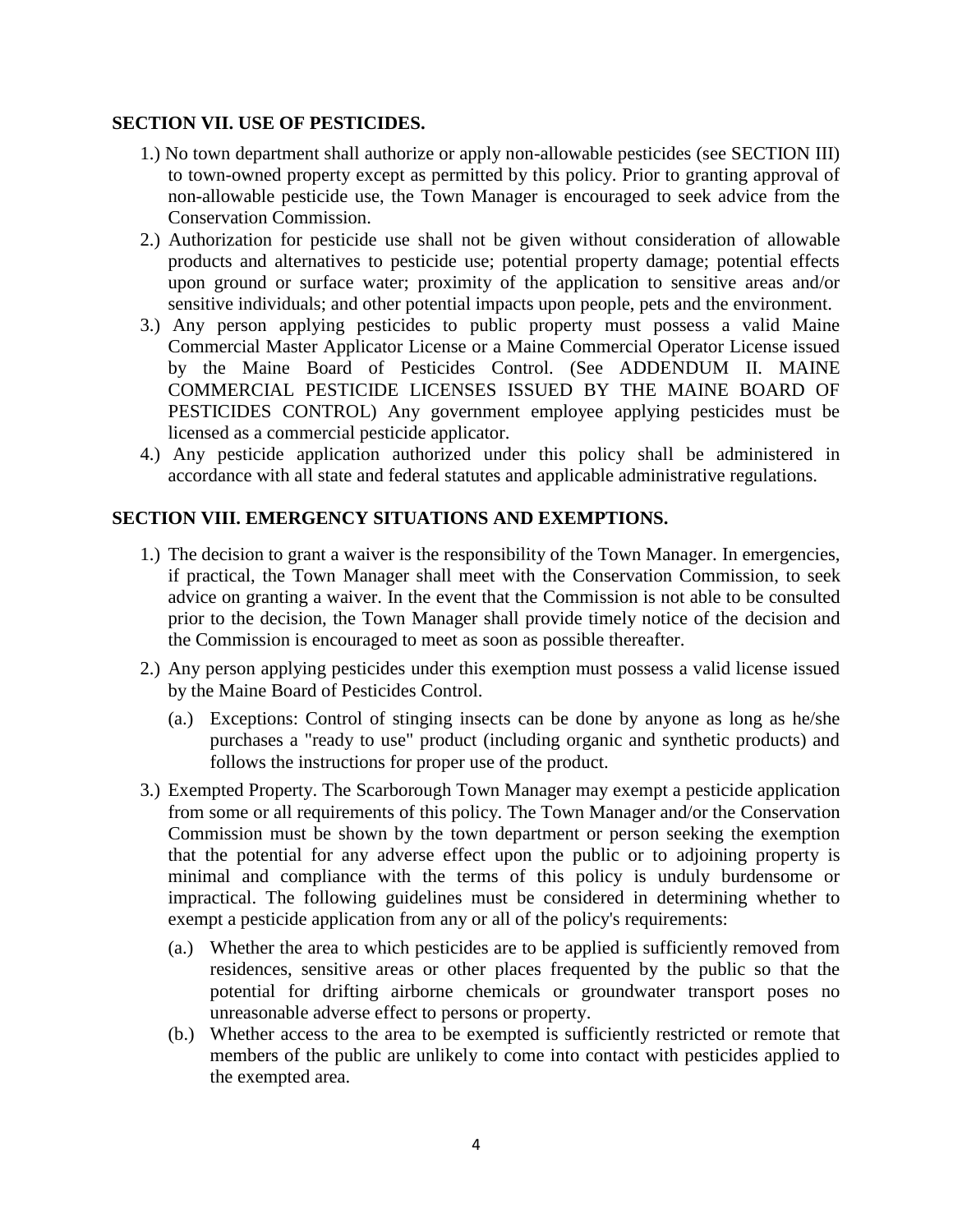- (c.) Whether the type of pesticide application to be performed is so highly controlled or so extremely localized that it is highly unlikely the application will expose other persons or property to the pesticides during or after application.
- (d.) Whether the pesticide application would pose an undue threat to sensitive individuals in the vicinity of the application or in the community at large.
- (e.) Whether the pesticide application could pose a risk of contamination to water bodies or other sensitive ecological habitats.
- (f.) How best to address pest issues through Integrated Pest Management (ADDENDUM I).
- 4.) If pesticides are applied (except outdoor marked bait stations), the following Posting Requirements are to be followed:
	- (a.) Whenever pesticides are to be applied to any town land subject to this policy, the responsible department or person shall post warning signs that meet the requirements of this policy. These signs must be posted at least 48 hours prior to application and left in place for at least 72 hours after actual application or until expiration of the restricted entry interval or reentry time indicated by the pesticide label, whichever is longer.
	- (b.) All signs required under Section VIII shall be at least five inches high and four inches wide in size. Signs shall be attached to the upper portion of a dowel or other supporting device so that the bottom of the sign is not less than 12" and the top of the sign is not more than 48" above the ground. The signs shall be of rigid, weather resistant material substantial enough to be easily read for at least 48 hours when placed outdoors.
	- (c.) All notification signs must be light colored (white, beige, yellow or pink) with dark, bold letters (black, blue or green). They shall have lettering that is conspicuous and clearly legible.
	- (d.) The sign must bear the following state requirements:
		- 1.) The word "CAUTION" in 72 point type;
		- 2.) The words "PESTICIDE APPLICATION" in 30 point type or larger;
		- 3.) The Maine Board of Pesticides Control designated symbol;
		- 4.) Any reentry precautions from the pesticide labeling;
		- 5.) The name of the company making the pesticide application and its telephone number;
		- 6.) The date and time of the application;
		- 7.) A date and/or time to remove the sign.
	- (e) All notification signs shall state the chemical and trade name of the pesticide, the date to be applied, the length of time to remain off the treated area as indicated by the pesticide label, and a phone number for more information.
- 5.) Emergency Situations. Time frames for notice and posting requirements under this policy shall not apply where a town department or other person makes an appropriate showing to the Scarborough Town Manager that emergency conditions warrant exemption from these requirements. Emergency situations shall be defined by the Conservation Commission and shall be limited to those cases where the application of pesticides is needed to control a life-threatening situation or situation which poses an imminent threat of serious injury to persons, property or agriculture. A list of alternatives to pesticides and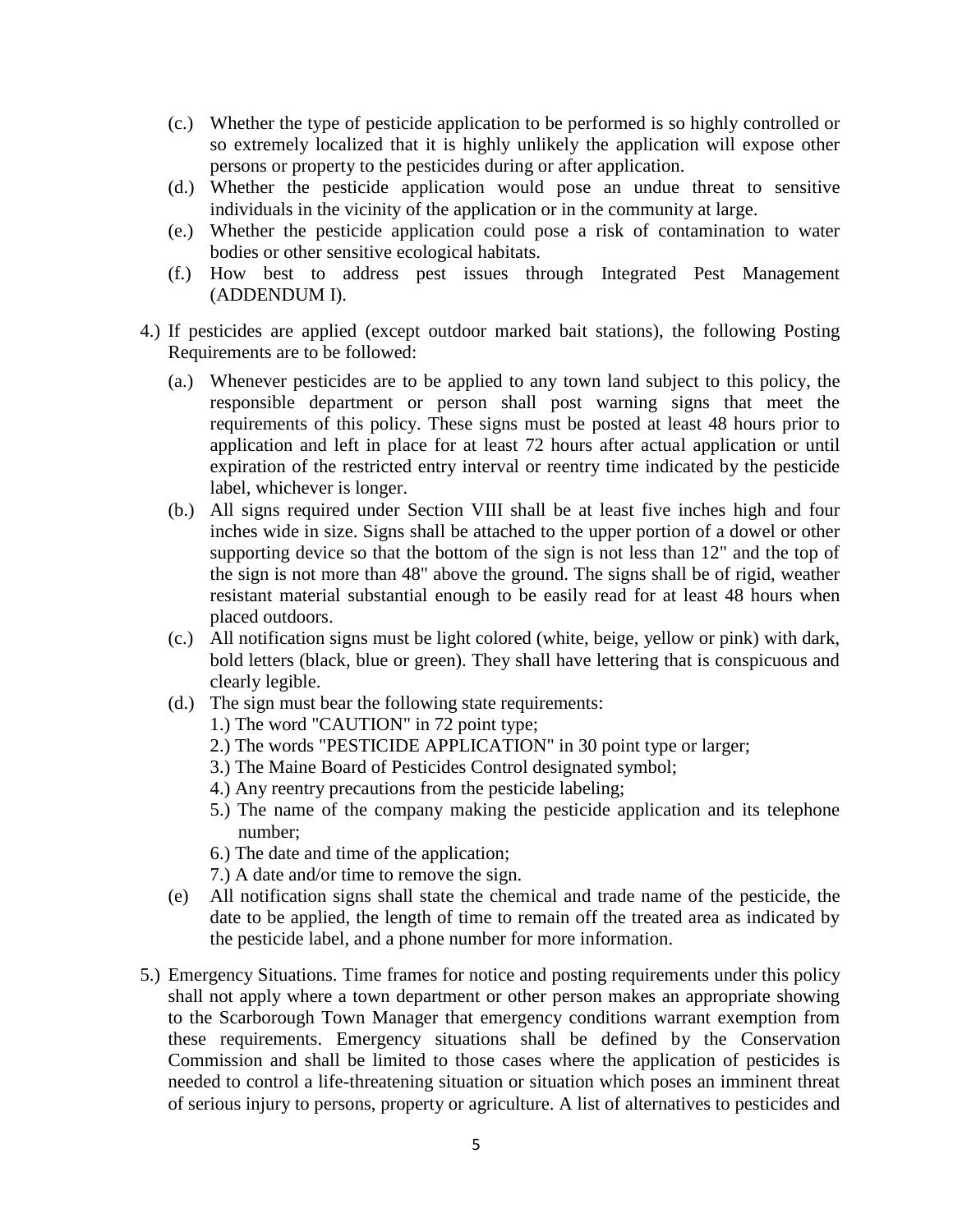least toxic pesticides for every foreseeable emergency will be available to town employees and should be given first consideration.

6.) Upon emergency application of pesticides, posting and notice shall take place as soon after application as practicable or as otherwise required by law.

#### **SECTION IX. NOTIFICATION PROCEDURES.**

In addition to the notice and posting requirements for pesticide use in emergency situations noted in Section VIII of this policy, as a precaution, public notification shall be required whenever "allowable products" are applied as well. Such notification shall conform to the standards of the Maine Board of Pesticide Control as more clearly defined in Section VIII, Subsection (4). In addition to posting in the field, the Town shall maintain an on-line notification, by way of posting on the Town's website, relating to the application of pesticides or allowable products.

#### **SECTION X. OTHER APPLICABLE LAWS.**

This Pest Management Policy shall not be interpreted or construed to permit the application or use of pesticides or other hazardous materials where such use or application is restricted by other applicable health, environmental, safety or fire codes, regulations or statutes.

#### **SECTION XI. SEVERABILITY.**

If any section, sentence or clause of this policy is held invalid or unconstitutional, such holding shall not affect the validity of the remaining portions of the policy.

## **SECTION XII. EFFECTIVE DATE.**

This policy shall be in force from and after its passage, publication and recording according to law. Dated this 21<sup>st</sup> day of September, 2011.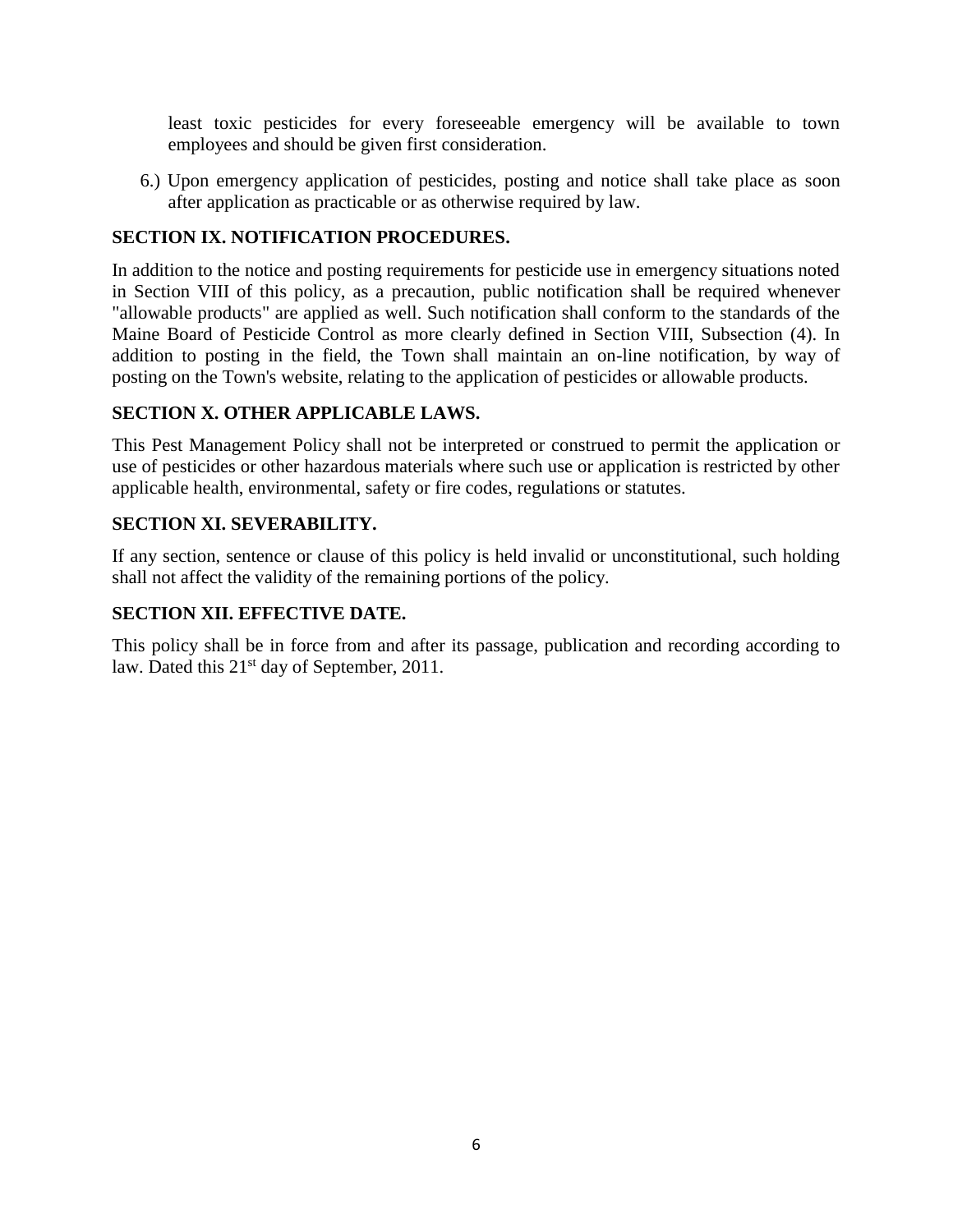#### **ADDENDUM I**

# **INTEGRATED PEST MANAGEMENT POLICY DEFINED FOR USE IN EMERGENCY SITUATIONS**

Organic Pest Management (OPM) strives first and foremost to prevent pest problems by using natural, organic horticultural and maintenance practices. OPM can incorporate some principles of integrated pest management (IPM) in its program when deemed necessary by the Conservation Commission.

Integrated Pest Management (IPM) is an approach to suppressing and eliminating pest populations. IPM involves a decision-making process for managing pests that uses monitoring (to determine pest injury levels) and combines biological, cultural, physical, and chemical tools to minimize health, environmental and financial risks. The method uses extensive knowledge about pests, such as infestation thresholds, life histories, environmental requirements and natural enemies to complement and facilitate biological and other natural control of pests. IPM uses sitespecific information about pest biology and behavior, environmental conditions and the dynamics of human characteristics and activities to prevent and control pests. The method uses the least toxic synthetic pesticides only as a last resort.

The Town of Scarborough shall follow the Integrated Pest Management (r" n) approach outlined below:

- 1.) Identify the pest or disease. For assistance, contact the State of Maine Insect and Disease Laboratory. (Insect and Disease Laboratory, 50 Hospital Street, Augusta, Maine 04330- 6514 Phone (207) 287-2431).
- 2.) Monitor and scout each pest ecosystem, turf, landscape, tree or shrub to determine pest population, size, occurrence, and natural enemy population, if present. Identify decisions and practices that could affect pest populations. Keep accurate records of such monitoring and potential pest problems.
- 3.) Set an injury level, based on how much aesthetic or economic damage the site can tolerate.
- 4.) Evaluate the site with regard to any injury caused by a pest in question.
- 5.) Consider a range of potential treatments for the pest problem.
	- Employ non-chemical management tactics first.
	- The chosen treatment will be the /east damaging to the general environment and one that best preserves the natural ecosystem.
	- The chosen treatment must minimize negative impact to non-target organisms.
	- The chosen treatment must be the least disruptive of natural controls available.
	- The chosen treatment must be the least hazardous to human health.
	- The chosen treatment must have the lowest potential for human exposure.
	- The chosen treatment must be the most likely to produce long-term reductions in pest requirements.
	- The implementation must be feasible and cost-effective in the short- and long-term.
- 6.) Consider the use of chemicals only as a last resort, and select and use chemicals only within an IPM program and in accordance with other provisions of this policy.
	- Determine the most effective treatment time, based on pest biology and other variables, such as weather and local conditions.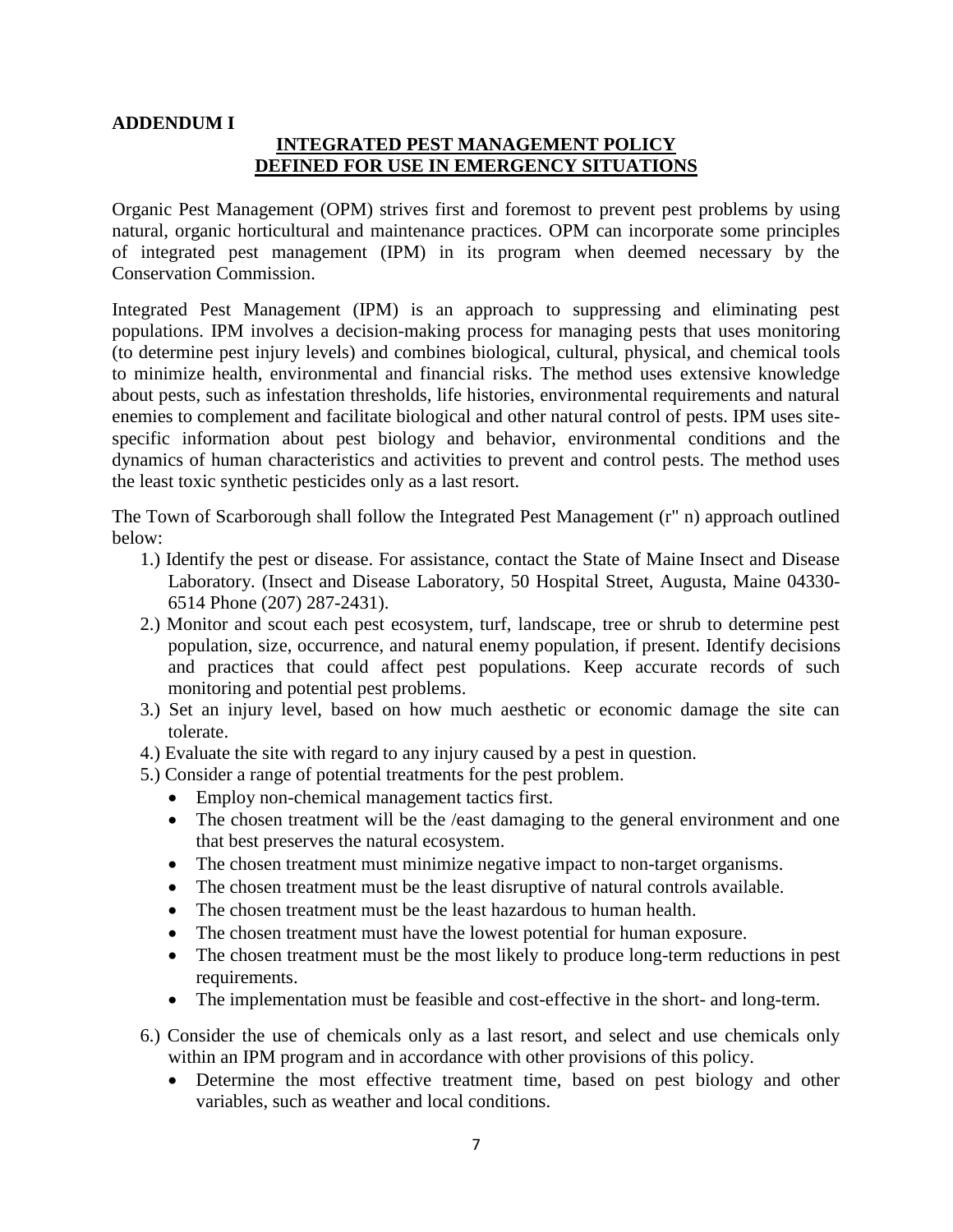- Design and construct indoor and outdoor areas to reduce and eliminate pest habitats.
- Modify management practices, including watering, mulching, waste management, and food storage.
- Modify pest ecosystems to reduce food and living space.
- Use physical controls such as hand weeding, traps, barriers, probing, hand removal,
- pruning, and removing fallen diseased leaves and fruit. Sanitation measures such as cleaning tools and proper disposal of diseased materials shall be employed to prevent re-infection and spread of diseases and pests to other plants, trees, shrubs, and sites
- Use biological controls, including introducing or enhancing pests' natural enemies.
- 7.) Conduct ongoing educational programs with guidance and support from the Conservation Commission:
	- (a.) Acquaint staff with pest biology, the IPM approach, new pest management strategies as they become known, and toxicology of pesticides proposed for use.
	- (b.) Inform the public of the town's attempt to reduce pesticide use and respond to questions from the public about the town's pest management practices.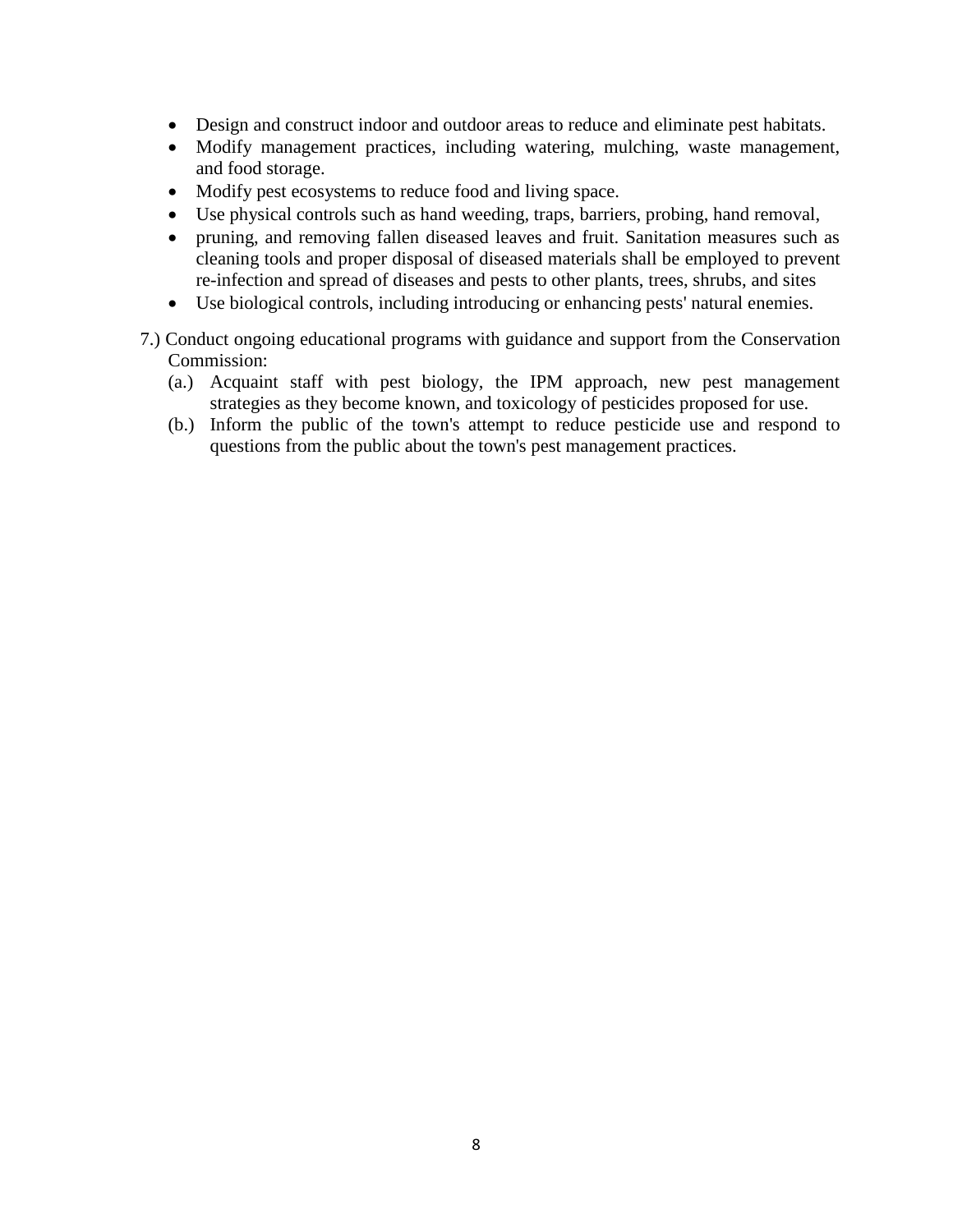# **ADDENDUM II**

#### **MAINE COMMERCIAL PESTICIDE LICENSES ISSUED BY THE MAINE BOARD OF PESTICIDES CONTROL**

A commercial license is required for any one of the following situations:

- Application of any restricted/limited use pesticide for purposes other than producing and agricultural commodity
- Use of any pesticide as a service for which compensation is received (examples include lawn care, pet grooming, tree & shrub care and pest control)
- Use of any pesticide on sites open to public use. Property is considered open to use by the public when the owner permits routine access by the public, even if a fee is charged for such use. Examples range from office and apartment buildings to golf courses and other outdoor recreation facilities.
- Use of any pesticide by a government employee as part of their job duties. Government employees include but are not limited to school, town, county, housing authority, water district, State, Federal and Defense officials.

**Operator's Certificate:** The commercial applicator/operator certification is the minimum license requirement for individuals employed as technicians under supervision of a licensed master applicator. The operator's license is in effect only if the employing company or organization has at least one licensed master applicator.

**Master's Certificate:** The commercial applicator/master certification is required for one individual within each company, organization or agency and at every branch office of that company. This license is generally intended for the owner, supervisor or manager as long as it is the person responsible for major pest control decisions, for establishing policies related to proper pesticide use, and for employee training and overall work practices.

**License Categories:** Pesticide applicators must have the proper license category for which they are applying pesticides. See below:

- **1A Agricultural - Animal**
- **1B Agricultural - Plant**

Option I - Limited Commercial Blueberry Option II - Chemigation Option III - Agricultural Fumigation Option 1V - Post-Harvest Treatment

- **2A Forest General**
- **2B Forest Vegetation Management**
- **3A Outdoor Ornamentals**
- **3B Turf**
- **3C Indoor Ornamentals**
- **4 Seed Treatment**
- **5 Aquatic Pest Control**
- **6A Utility Right of Way Vegetation Management**
- **6B Roadside Vegetation Management**